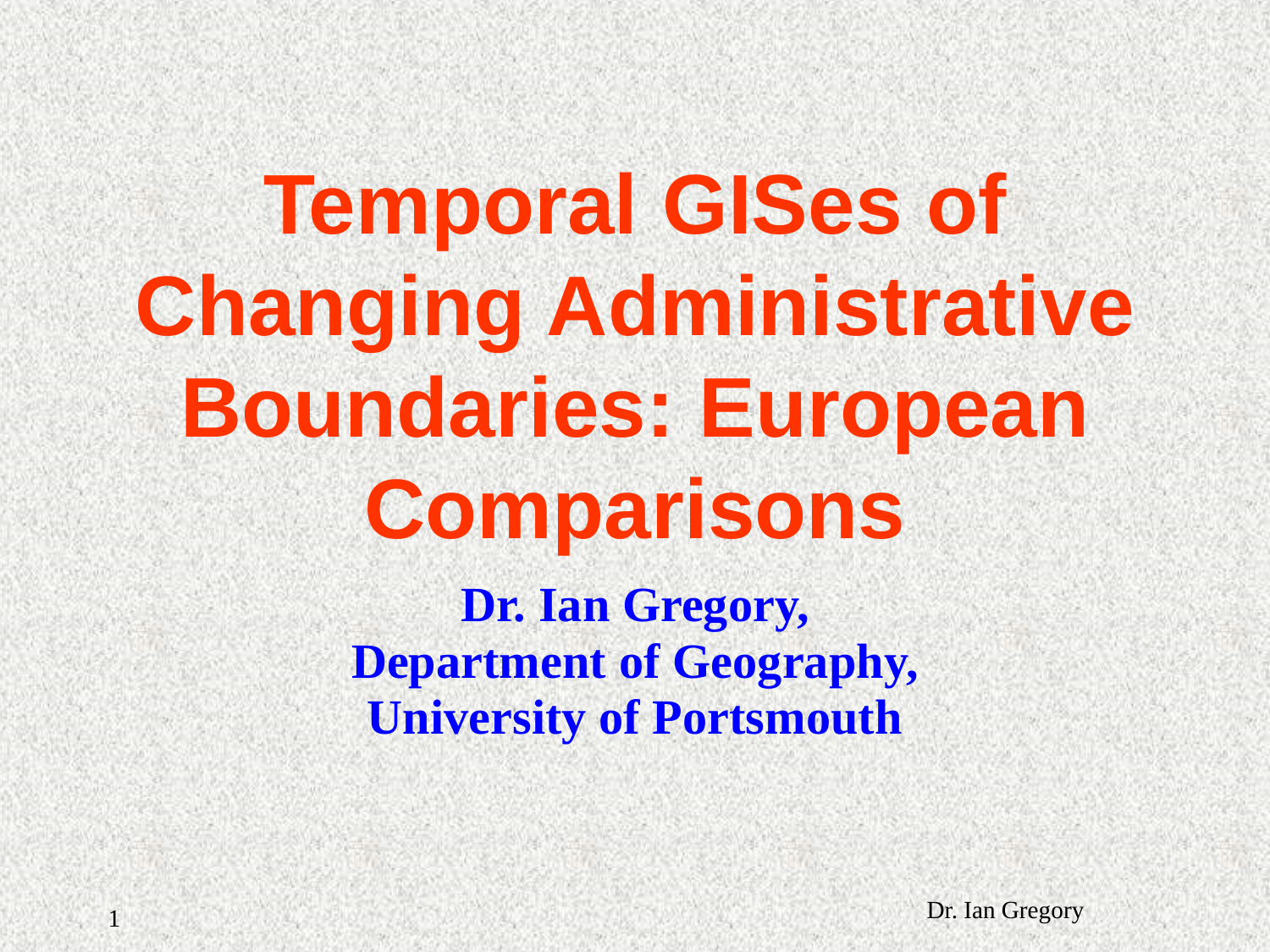## **The need for geography**

- Many countries have been publishing census and similar statistics for two centuries or more
- Most of these datasets are geographical
- They are also temporal as they are published at regular intervals
- Traditionally:
	- Spatial detail is only available for individual snapshots
	- Temporal exploration grossly simplifies space

 $2 \times 10^{-10}$  Dr. Ian Gregory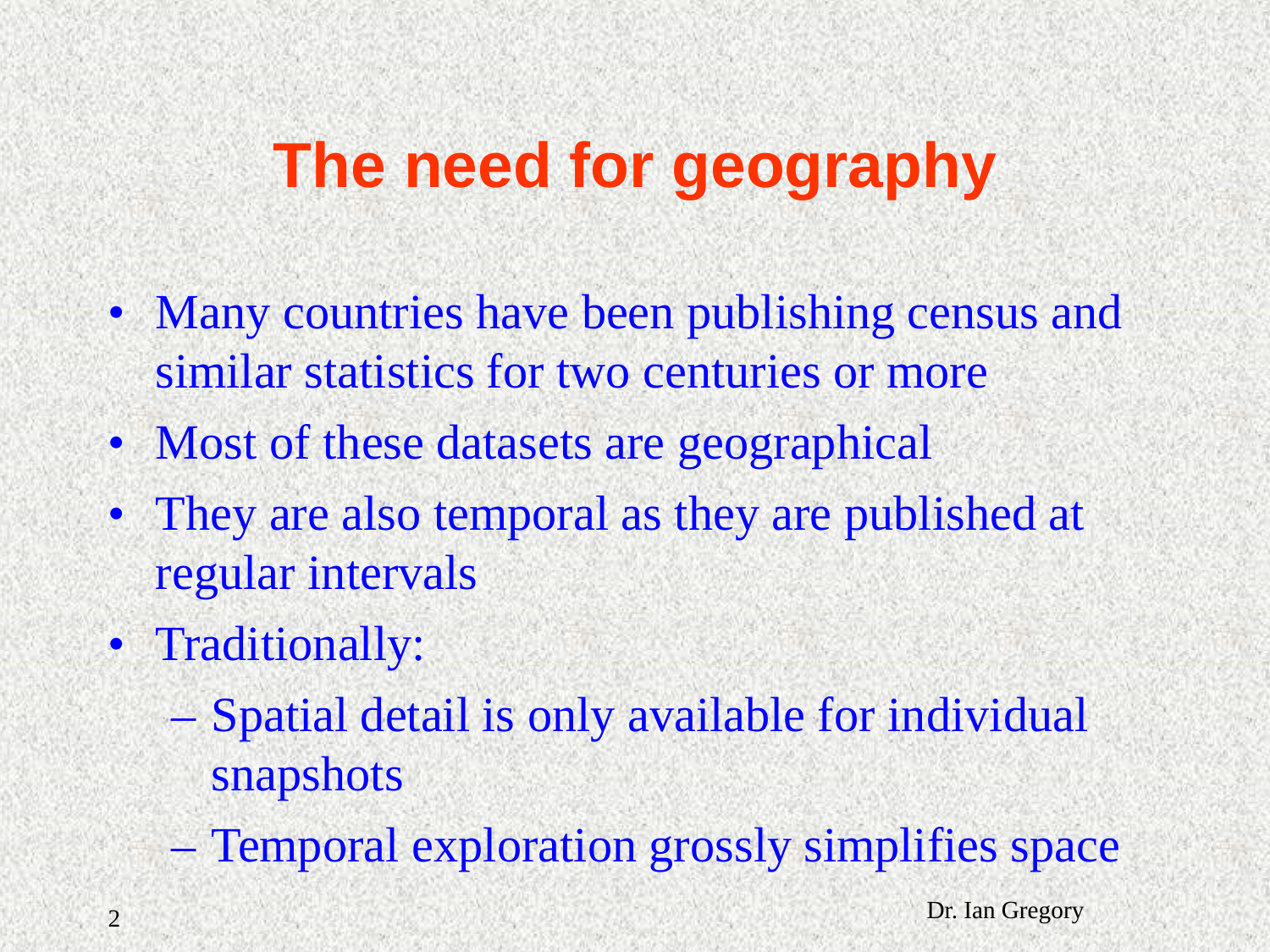### **Temporal GIS**

- Opens up huge potential for exploring, analysing and visualising data through all three components:
	- Attribute
	- Space
	- Time
- Problem: Temporal GIS only poorly developed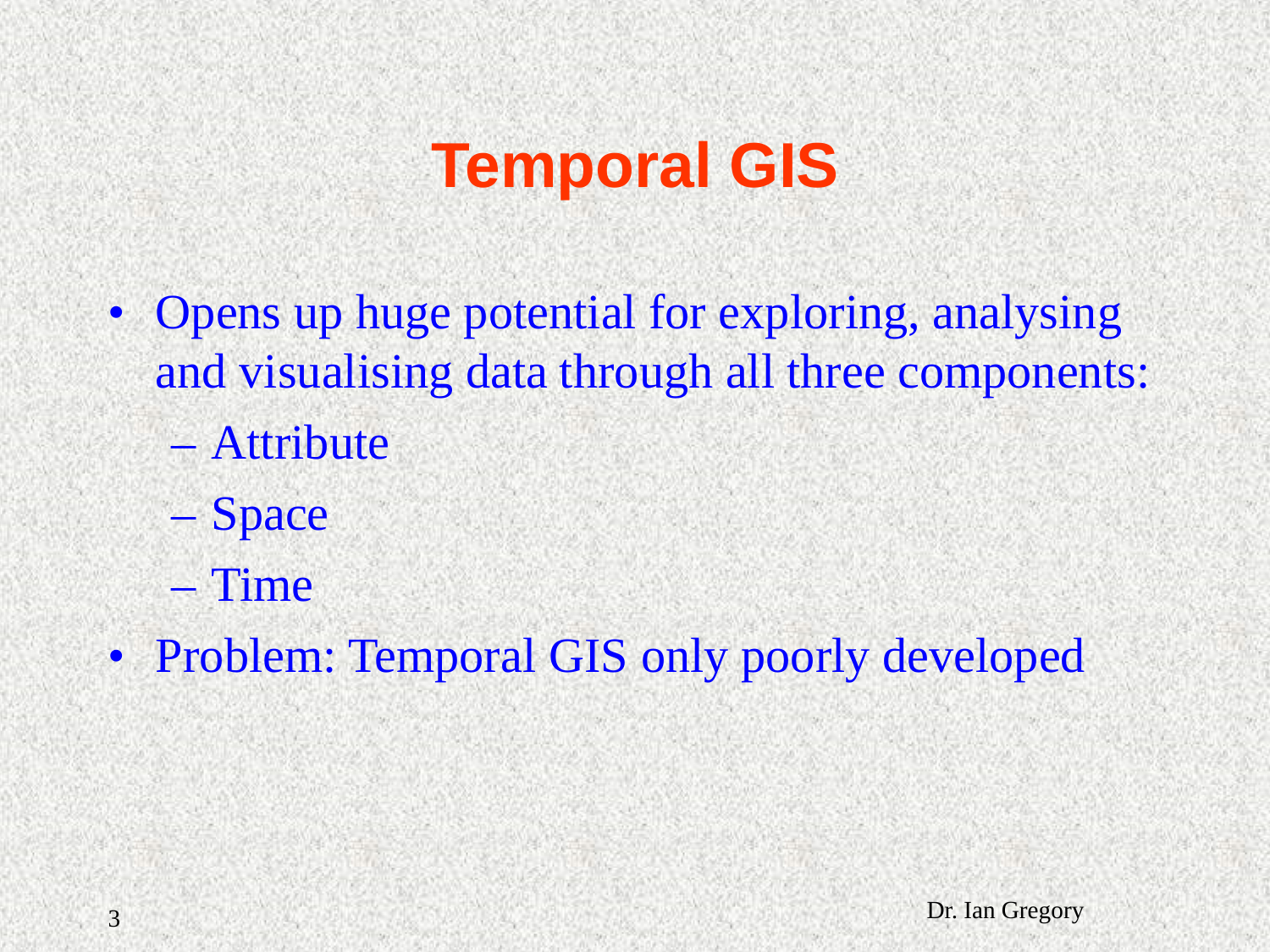### **Spatio-temporal architecture**

- Three approaches:
	- Key dates (Ireland, Prussia)
	- Date stamping (GBHGIS)
	- Space-time composite (Sweden, Belgium)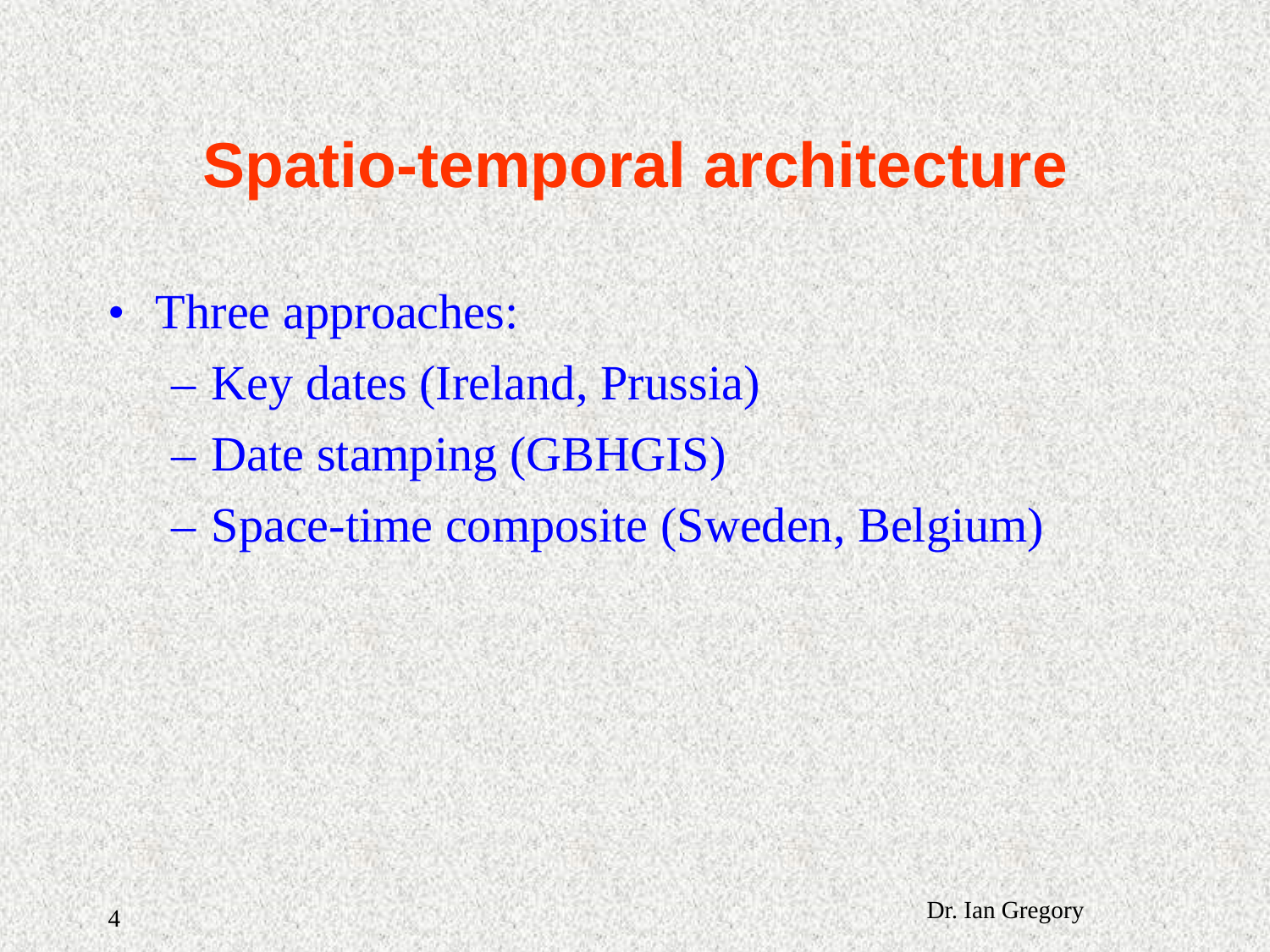#### **Key dates**

• Simply digitise boundaries at important dates and link attribute data to them.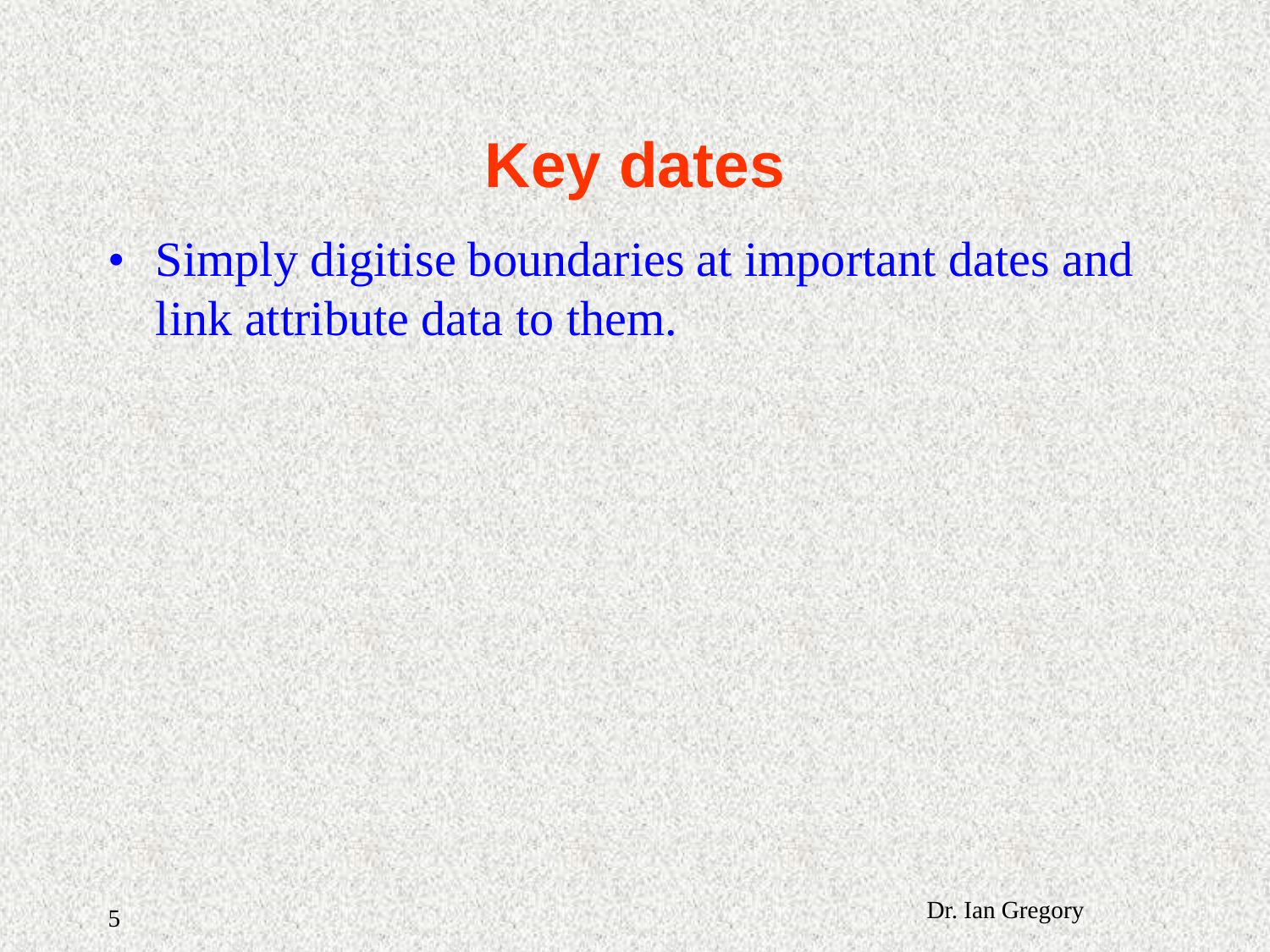#### **Date stamping**

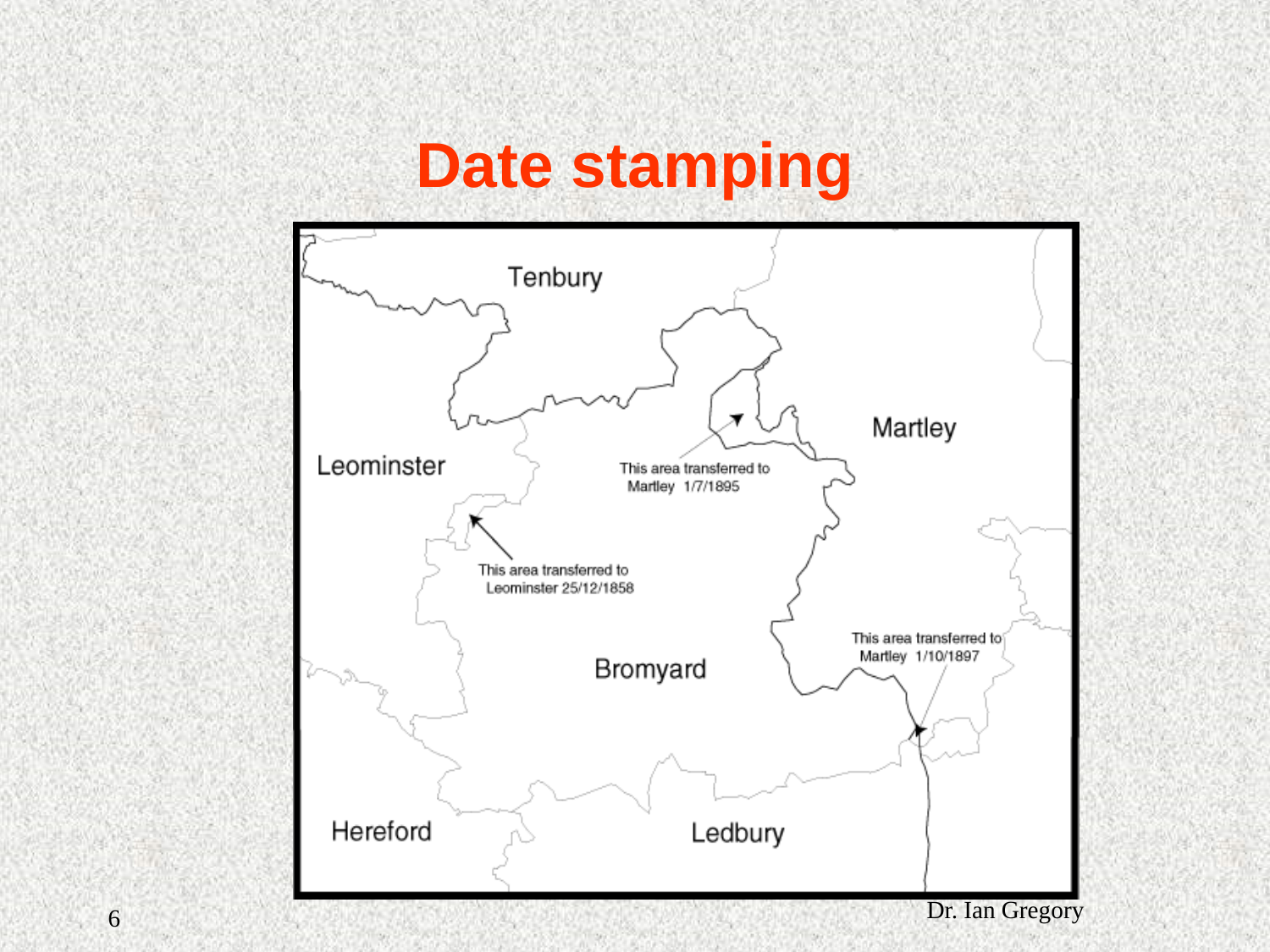#### **Date stamping (2)**

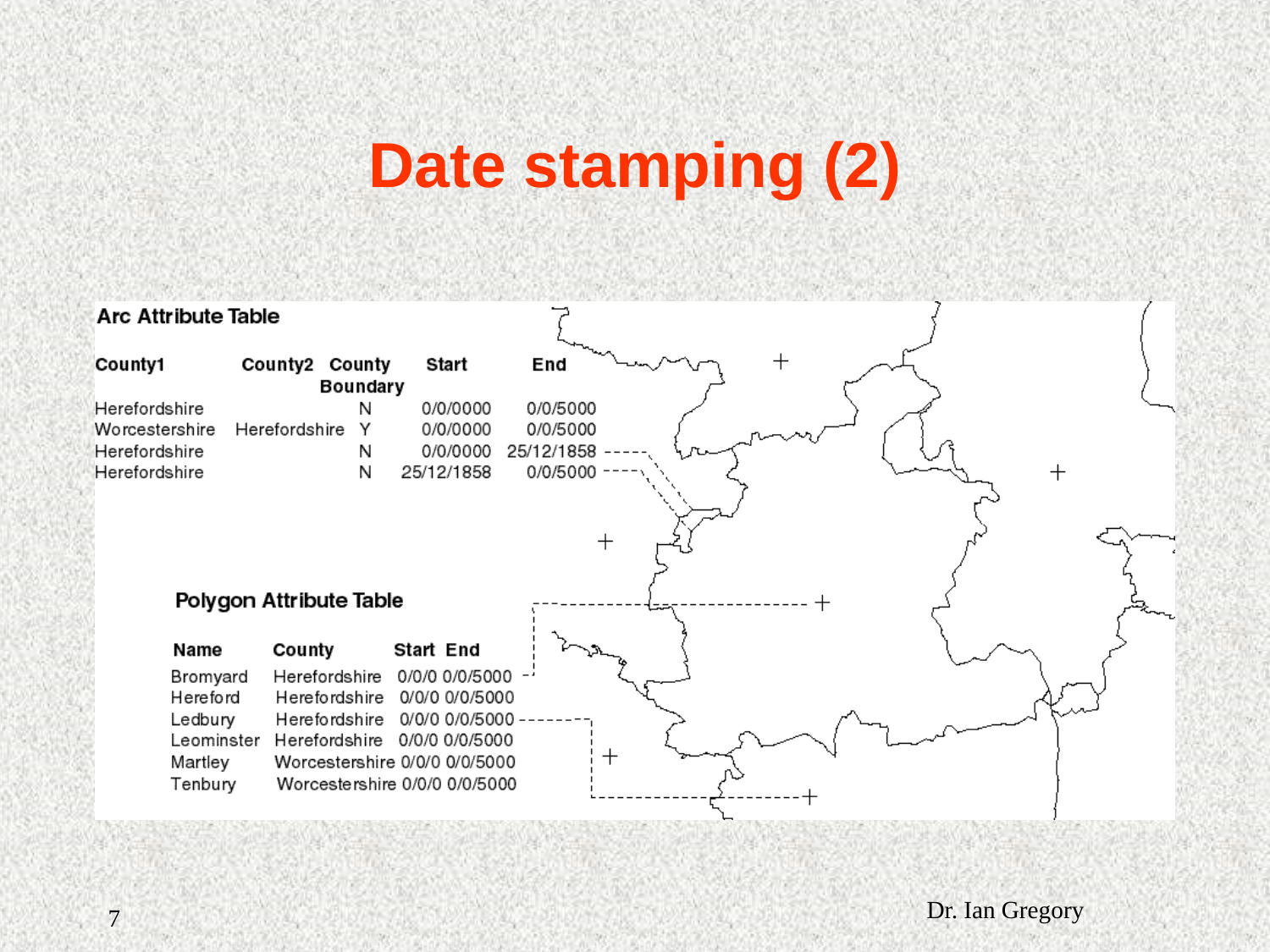#### **Space-time composite**



| $T_{1}$                         | T <sub>2</sub> | $T_3$                                                        | $T_{4}$      |
|---------------------------------|----------------|--------------------------------------------------------------|--------------|
| 1. Leominster                   |                |                                                              |              |
| 2. Bromyard Leominster ———————— |                |                                                              |              |
| 3. Bromyard                     |                |                                                              |              |
| 4. Bromyard                     |                | $\overline{\phantom{a}}$ Leominster $\overline{\phantom{a}}$ |              |
| 5. Bromyard                     |                |                                                              | - Leominster |
| 6. Leominster                   |                |                                                              |              |
|                                 |                |                                                              |              |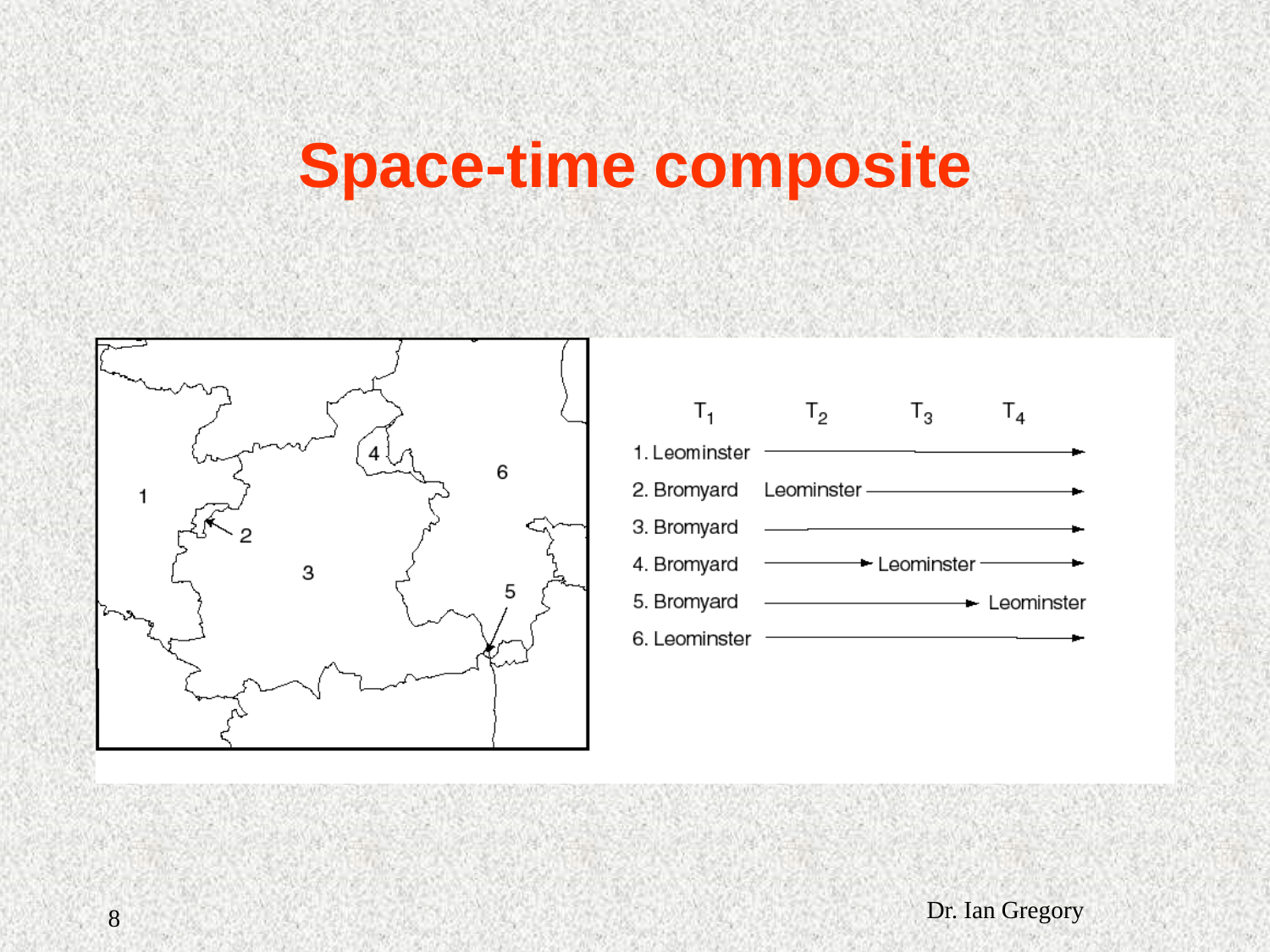#### **Infant mortality, 1890s**

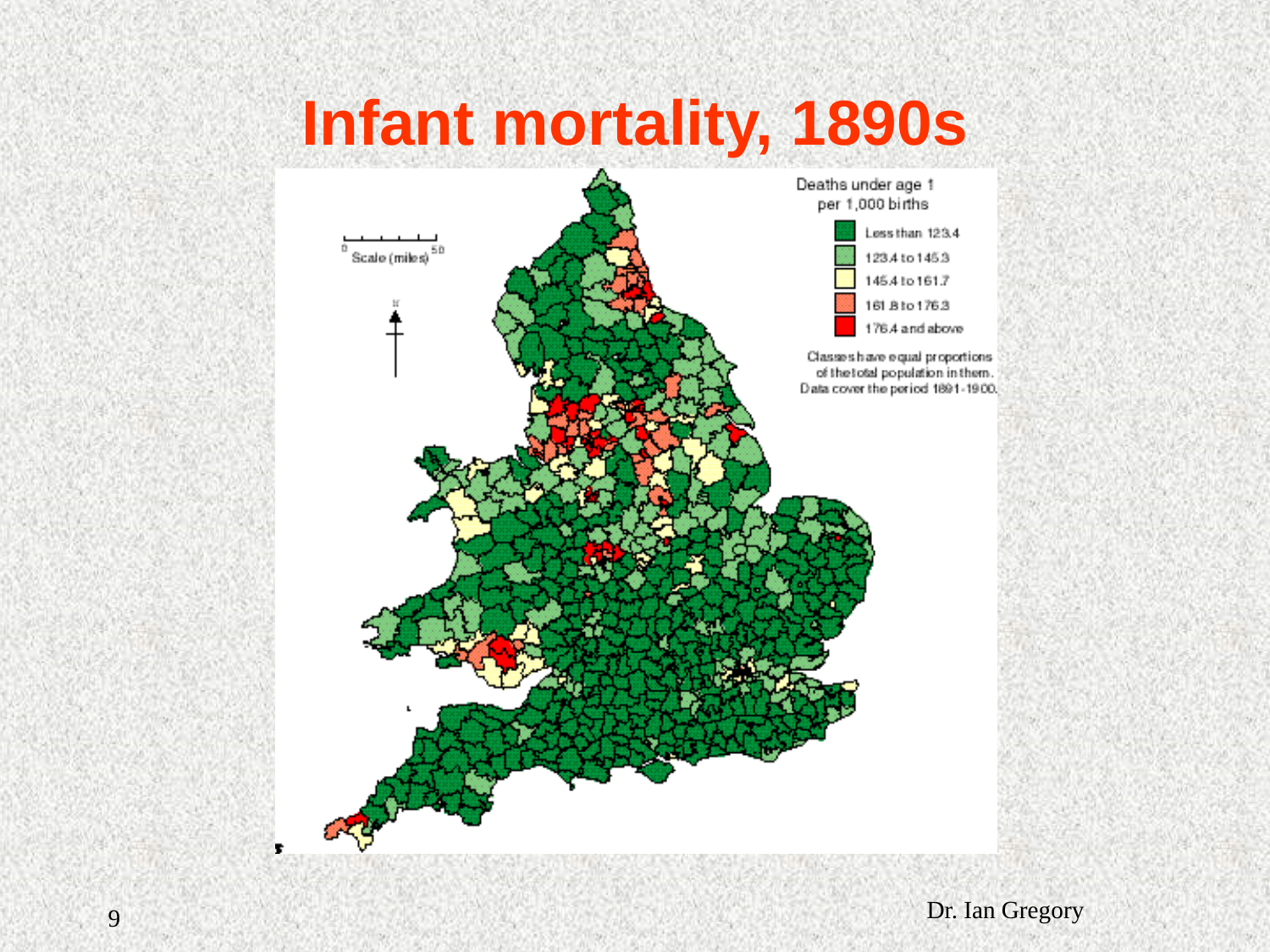#### **Infant mortality, 1890s (2)**

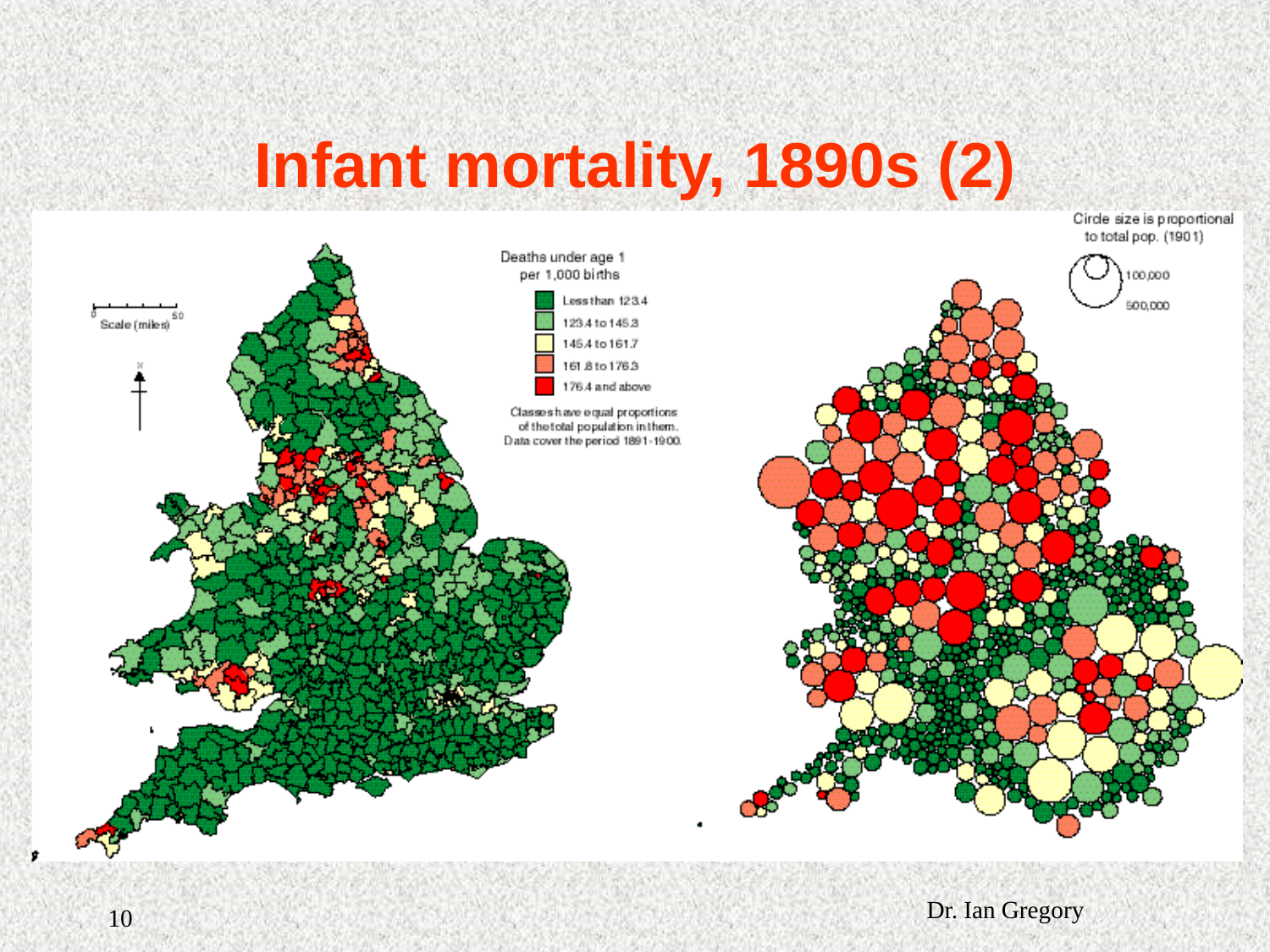#### **Infant mortality, 1990s**